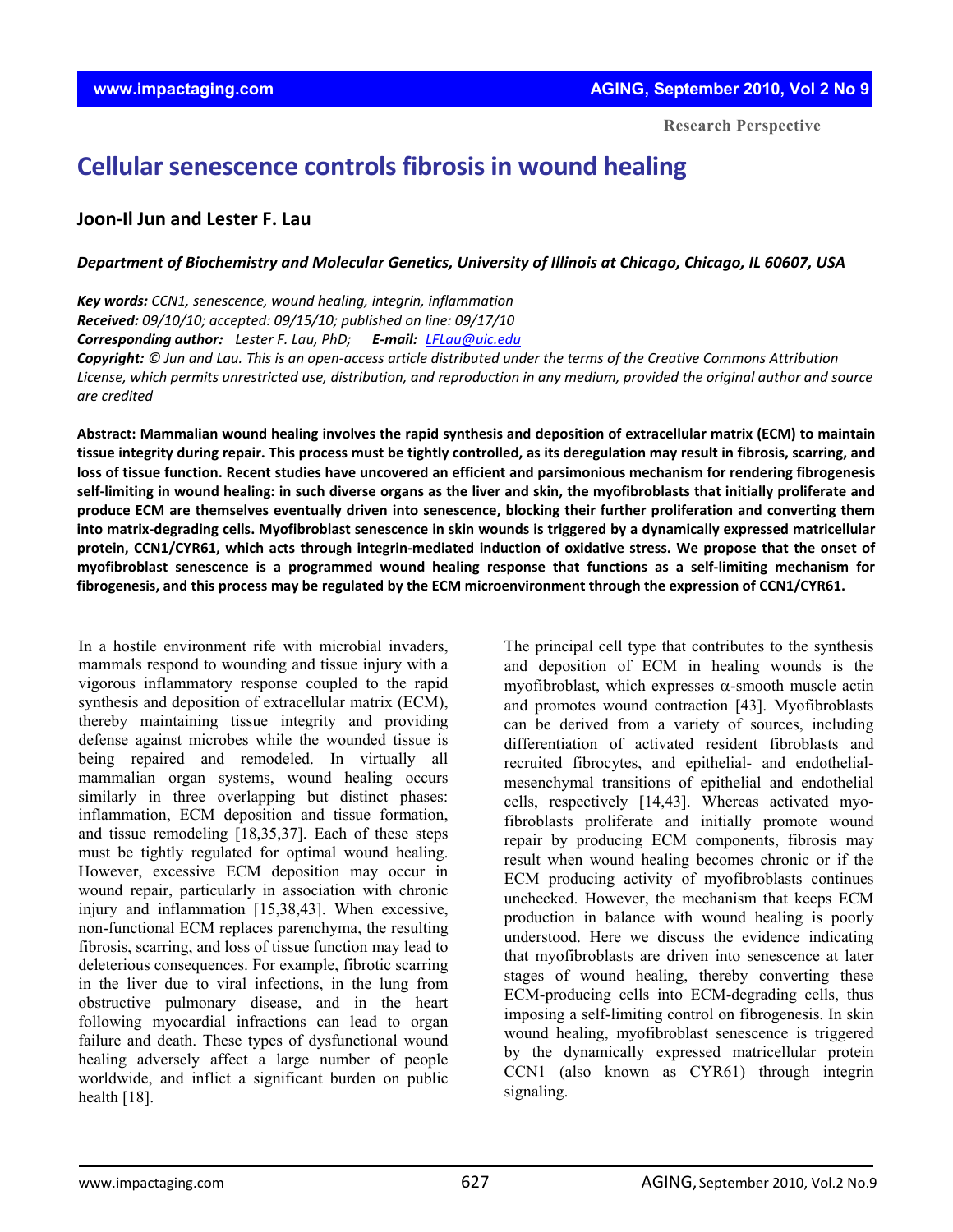#### **Cellular senescence limits fibrosis during wound repair**

First recognized in human fibroblasts experiencing replicative exhaustion in culture [19,20], cellular senescence is an essentially irreversible form of cellcycle arrest that can be triggered by a variety of cellular damage or stress, including DNA damage, chromatin disruption, oncogene activation, oxidative stress, and telomere dysfunction [4,10]. Senescent cells remain viable and metabolically active, but are refractory to mitogenic stimulation. Another important feature of senescent cells is the expression of the senescenceassociated secretory phenotype (SASP) or the senescence messaging secretome (SMS)[4,28,45], characterized by the increased expression of inflammatory cytokines/chemokines (e.g., IL1, IL6, IL8, MCP2, MCP4, MIP-1a, MIP-3a) and ECM degrading enzymes (e.g., matrix metalloproteinases [MMPs]), and downregulated expression of ECM components (e.g., collagen) [12,36]. Compelling evidence has established cellular senescence as an important mechanism of tumor suppression, which functions by blocking the proliferation of damaged cells that may be at risk of oncogenic transformation [3,9,13,29]. Paradoxically, the expression of SASP/SMS by senescent cells can also facilitate cancer progression by modifying the tissue microenvironment [11]. Therefore, senescent cells may have diverse and context-dependent effects on tissue pathologies. Although senescent cells have been found in various noncancerous pathologies and aging-related diseases, their roles in these contexts have not been thoroughly

investigated [16,31].

Two recent studies have shown that senescent myofibroblasts accumulate as part of the normal process of tissue repair, and function to limit the extent of fibrogenesis associated with wound healing [22,26]. Upon damage in the liver, activated hepatic stellate cells are the primary source of myofibroblasts, which proliferate and produce matrix proteins to support hepatocyte proliferation and organ repair [2,32]. In chronic liver injuries, these cells are also responsible for excessive ECM production, leading to fibrosis and eventually cirrhosis. Krizhanovsky *et al.* showed that in mice subjected to repeated injections of carbon tetrachloride  $(CCl<sub>4</sub>)$ , a protocol that induces liver damage and fibrosis, some of the ECM producing myofibroblasts eventually become senescent and express the SASP/SMS [26]. These senescent cells function to limit fibrosis in several ways: 1. they cease to proliferate, reducing the number of ECM producing cells; 2. they curtail the synthesis and promote the degradation of matrix components through the expression of SASP/SMS; and 3. they are eventually cleared by natural killer cells, thereby removing the myofibroblasts and accelerating the resolution of fibrogenesis and wound healing [26,44]. The expression of inflammatory cytokines as part of the SASP/SMS may also promote immune surveillance at the wound site [25,26]. Consistent with these interpretations, mice that are genetically defective for p53 and/or  $p16^{INK4a}$ , which are critical for mediating senescence, suffer exacerbated fibrosis and delayed resolution of fibrosis in response to  $CCl<sub>4</sub>$ -induced injury.



**Figure 1. Myofibroblast senescence imposes self‐limiting control on fibrogenesis during wound healing.** Upon injury, myofibroblasts derived from activated fibroblasts and from other cell types proliferate and rapidly synthesize ECM to provide tissue integrity during repair. At later stages of wound healing, these ECM‐producing myofibroblasts are themselves driven into senescence, whereupon they express an ECM‐degrading phenotype characteristic of senescent cells. Therefore, fibrogenesis is self-limiting as myofibroblasts undergo senescence, thereby halting the proliferation of the ECM-producing cells and promoting ECM degradation. In cutaneous wound healing, senescence is triggered by the matricellular protein CCN1.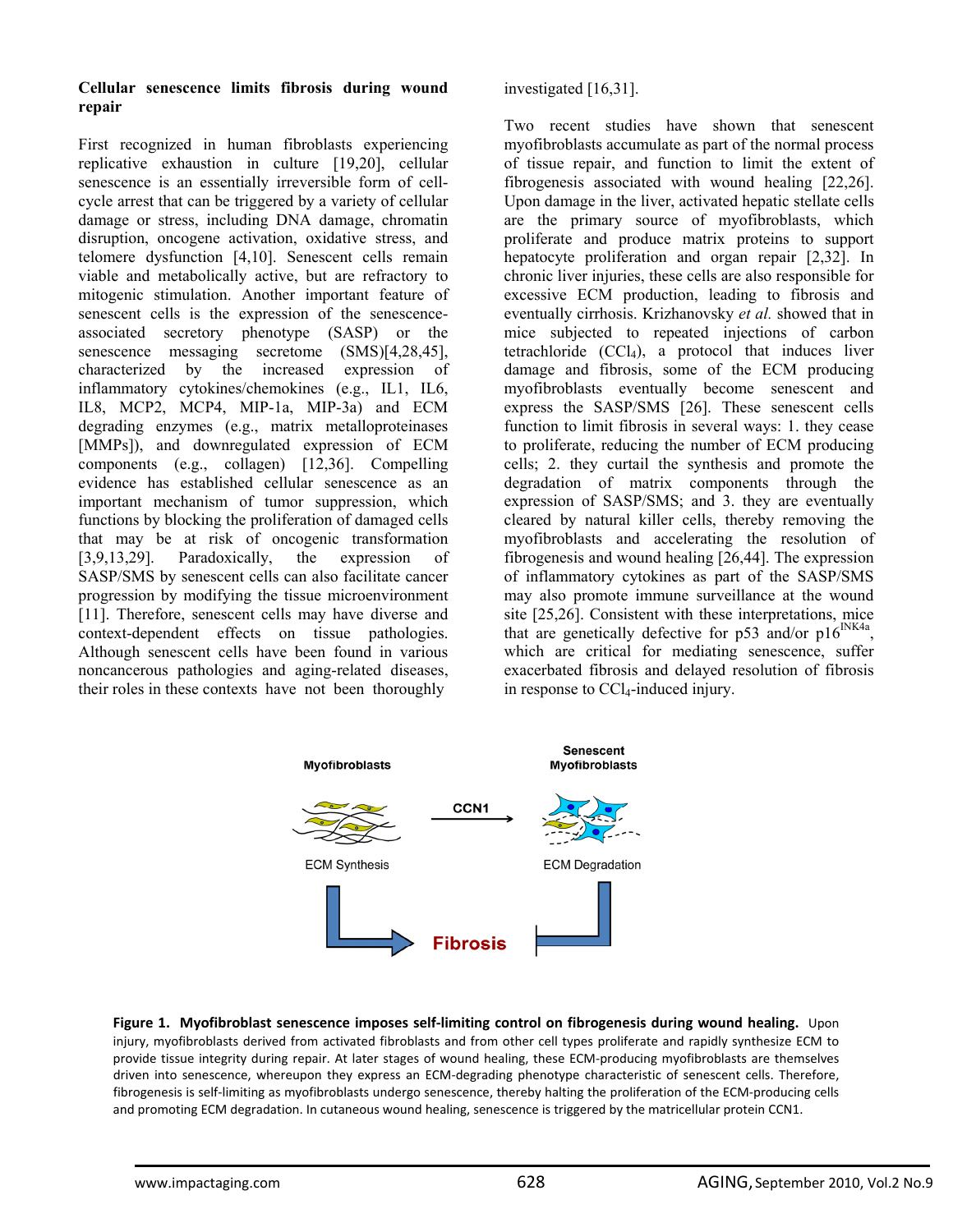A similar mechanism of fibrosis control appears to operate in excisional cutaneous wound healing, which involves a tissue and mode of injury distinct from  $CCl<sub>4</sub>$ induced liver damage [22]. During skin wound healing, recruited fibroblasts and differentiated myofibroblasts proliferate and deposit ECM to form the granulation tissue. Myofibroblasts are driven into senescence at later stages of wound healing, whereupon they cease to proliferate and upregulate the expression of matrix degrading enzymes (MMP2, MMP3, and MMP9) concomitant with downregulation of collagen and TGFβ, thereby exerting an anti-fibrotic effect [22]. Hence, the control of fibrogenesis during wound healing is efficient and parsimonious – the very cells that synthesize ECM in wound healing, the myofibroblasts, are themselves converted into matrix-degrading senescent cells to produce a self-limiting effect (Figure 1). These senescent cells may also promote tissue remodeling and clearance of the myofibroblasts during wound maturation. It is interesting to note that senescent cells are not required for wound healing *per se*, since healing occurs in mutant mice deficient in senescent cell accumulation [22,26].

#### **CCN1 controls cellular senescence in cutaneous wound healing**

Whereas the factors that trigger senescence of activated stellate cells in CCl<sub>4</sub>-induced liver injury are currently unknown, senescence in cutaneous wounds is controlled by CCN1 (also known as CYR61), a matricellular protein dynamically expressed at sites of inflammation and wound healing [7]. Purified CCN1 protein can directly induce fibroblast senescence, both as a soluble factor and as an immobilized cell adhesion substrate [22]. Mechanistically, CCN1 induces fibroblast senescence through its direct binding to integrin  $\alpha_6\beta_1$ and cell surface heparan sulfate proteoglycans (HSPGs), thereby activating RAC1 and the RAC1-dependent NADPH oxidase 1 to trigger a robust and sustained accumulation of reactive oxygen species (ROS). Consequently, CCN1 induces DNA damage response and p53 activation, and triggers the ROS-dependent activation of p38 MAPK and ERK, which in turn activate the p16<sup>INK4a</sup>/pRb pathway to induce senescence (Figure 2). Both p53 and  $p16^{INK4a}/pRb$  pathways contribute to CCN1-induced senescence [4,10]. Cell adhesion to CCN1 induces a much higher and more sustained level of ROS than cell adhesion to other ECM proteins such as collagen, fibronectin, and laminin, which do not induce senescence. The accumulation of a substantial level of ROS sustained for at least 10 hours appears necessary for efficient induction of senescence in fibroblasts [22]. A CCN1 mutant protein (DM) disrupted in its  $\alpha_6\beta_1$ -HSPGs binding sites is unable to

induce senescence or the SASP. Consistently, knockin mice in which the *dm* allele replaces the genomic *Ccn1* locus (*Ccn1dm/dm*) lack senescent cells in the granulation tissue and suffer exacerbated fibrosis during cutaneous wound healing [22]. Topical application of purified CCN1 protein to cutaneous wounds reverses these defects, further establishing the critical role of CCN1 in controlling myofibroblast senescence to limit fibrosis.



**Figure 2. A mechanistic model for CCN1‐induced** senescence. The binding of CCN1 to its receptors in fibroblasts, integrin  $\alpha_6\beta_1$  and HSPGs, activates RAC1 and the RAC1dependent NADPH oxidase 1 to generate a robust and sustained accumulation of ROS. This leads to a DNA damage response and activation of p53, as well as the ROS‐dependent hyperactivation of ERK and p38 MAPK, leading to  $p16^{NKAa}$  induction [22]. Both p53 and p16<sup>INK4a</sup> act upon pRb to induce senescence.

#### **Future questions and prospects**

As the role of cellular senescence in wound healing and tissue repair is only beginning to be appreciated, many questions still remain. First, how broadly is cellular senescence invoked as a mechanism of fibrosis control? The observation that cellular senescence operates in both excisional skin wounds and toxin-induced liver injury, two different modes of wounding in disparate organ systems, suggests that senescence may be part of a general, programmed mechanism of fibrosis control in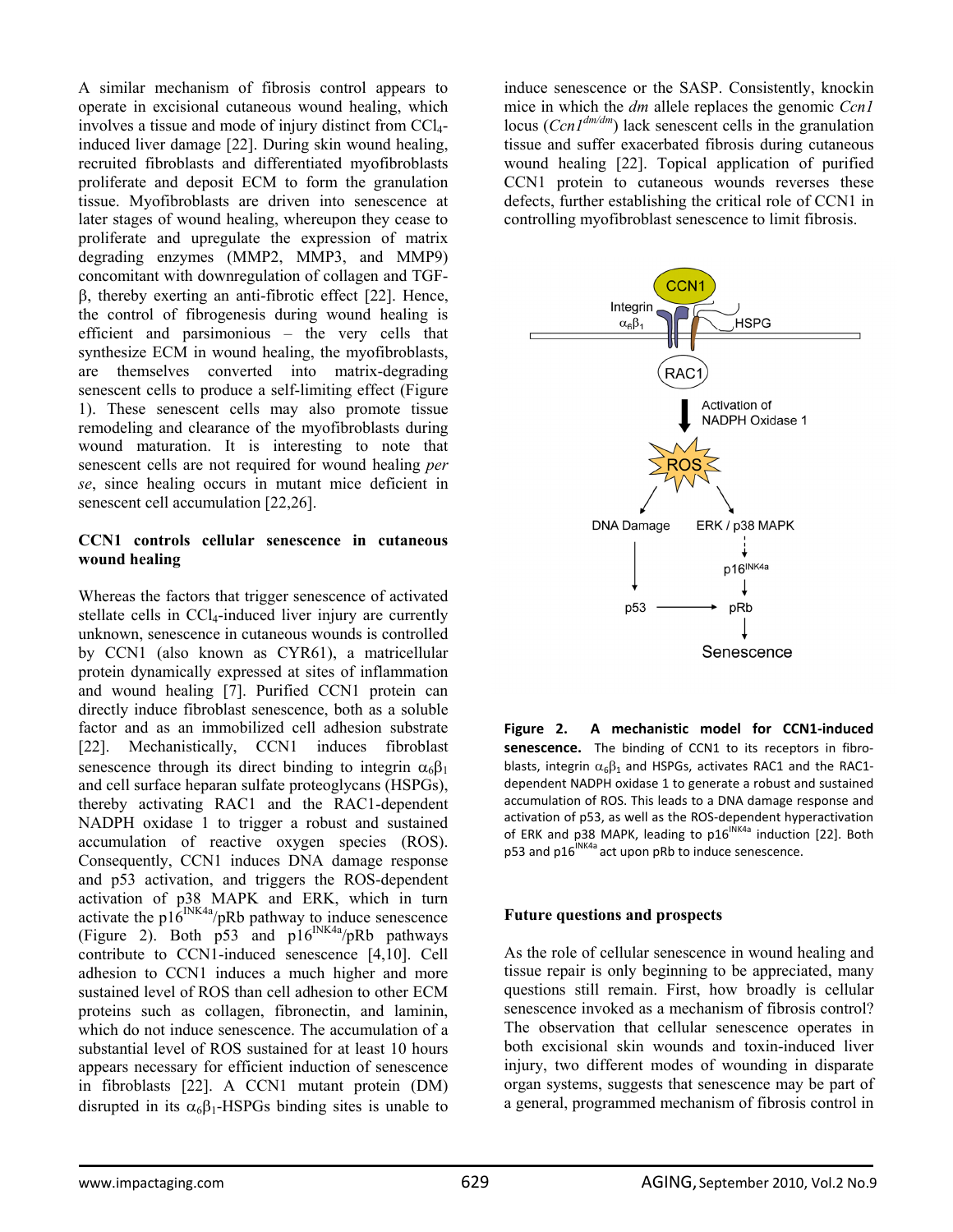wound repair in diverse organs and tissues. Whether CCN1 functions to control senescence in contexts other than cutaneous wound healing is not yet known, although its high expression at many sites of inflammation and tissue injury suggests a role in disparate models of wound healing [7].

In addition to CCN1, other factors expressed in the wound microenvironment may also promote senescence. For example, overexpression of the plasminogen activator inhibitor-1 (PAI-1) is sufficient to drive fibroblasts into senescence *in vitro* [24]. PAI-1 knockout mice showed accelerated wound closure with diffused and unorganized collagen deposition, although whether PAI-1 controls senescence in healing wounds is currently unknown [6]. Interestingly, CCN1 can upregulate PAI-1, possibly through the activation of p53 [8]. Additionally, several secreted proteins such as insulin-like growth factor binding proteins (IGFBPs), cytokines such as IL6, and ligands of the chemokine receptor CXCR2 have been shown to mediate or reinforce senescence [1,23,27,34,41,42]. Some of these secreted factors are also involved in wound healing [17,21], although their potential role in myofibroblast senescence or fibrosis control remains to be explored.

Further investigation will be required to assess the role of cellular senescence in wound healing-related pathologies in humans. Senescent cells have been isolated from chronic and non-healing wounds such as pressure sores, diabetic ulcers, and venous ulcers, and may contribute to wound chronicity [39,40]. It is possible to postulate that excessive accumulation of senescent cells might have arisen from the enhanced expression of factors controlling senescence, such as CCN1 or PAI-1, as a measure to control fibrosis in chronic injury. Assessment of whether these senescence inducing factors are deregulated in chronic wounds may shed light on this issue. Senescent cells have also been found in various human pathologies associated with inflammation or injury repair, including atherosclerotic plaques [30], osteroarthritis [33], and benign prostatic hyperplasia [5]. Determining whether cellular senescence is invoked as a mechanism for fibrotic control in these contexts will be of interest. Further studies that identify the critical regulators of senescence in these pathologies, for which CCN1 is a candidate, may underscore potential signaling pathways for therapeutic intervention.

### **ACKNOWLEDGEMENTS**

We thank Chih-Chiun Chen for helpful comments on the manuscript. This work was supported by grants

from the National Institutes of Health (GM78492, HL081390, and CA46565) to L.F.L.

# **CONFLICT OF INTERESTS STATEMENT**

The authors of this manuscript have no conflict of interests to declare.

#### **REFERENCES**

**1.** Acosta JC, O'Loghlen A, Banito A, Guijarro MV, Augert A, Raguz S, Fumagalli M, Da CM, Brown C, Popov N, Takatsu Y, Melamed J, dda di FF, Bernard D, Hernando E, Gil J. Chemokine signaling via the CXCR2 receptor reinforces senescence. Cell. 2008, 133:1006‐1018.

**2.** Bataller R, Brenner DA. Liver fibrosis. J Clin Invest. 2005, 115:209‐218.

**3.** Braig M, Lee S, Loddenkemper C, Rudolph C, Peters AH, Schlegelberger B, Stein H, Dorken B, Jenuwein T, Schmitt CA. Oncogene‐induced senescence as an initial barrier in lymphoma development. Nature. 2005, 436:660‐665.

**4.** Campisi J, d'Adda di Fagagna F. Cellular senescence: when bad things happen to good cells. Nat Rev Mol Cell Biol. 2007, 8:729‐ 740.

**5.** Castro P, Giri D, Lamb D, Ittmann M. Cellular senescence in the pathogenesis of benign prostatic hyperplasia. Prostate. 2003, 55:30‐38.

**6.** Chan JC, Duszczyszyn DA, Castellino FJ, Ploplis VA. Accelerated skin wound healing in plasminogen activator inhibitor‐1‐ deficient mice. Am J Pathol. 2001, 159:1681‐1688.

**7.** Chen C‐C, Lau LF. Functions and Mechanisms of Action of CCN Matricellular Proteins. Int J Biochem Cell Biol. 2009, 41:771‐783. **8.** Chen C‐C, Mo F‐E, Lau LF. The angiogenic inducer Cyr61 induces a genetic program for wound healing in human skin fibroblasts. J Biol Chem. 2001, 276:47329‐47337.

**9.** Chen Z, Trotman LC, Shaffer D, Lin HK, Dotan ZA, Niki M, Koutcher JA, Scher HI, Ludwig T, Gerald W, Cordon‐Cardo C, Pandolfi PP. Crucial role of p53‐dependent cellular senescence in suppression of Pten-deficient tumorigenesis. Nature. 2005, 436:725‐730.

**10.** Collado M, Blasco MA, Serrano M. Cellular senescence in cancer and aging. Cell. 2007, 130:223‐233.

**11.** Coppe JP, Desprez PY, Krtolica A, Campisi J. The senescence‐ associated secretory phenotype: the dark side of tumor suppression. Annu Rev Pathol. 2010, 5:99‐118.

**12.** Coppe JP, Patil CK, Rodier F, Sun Y, Munoz DP, Goldstein J, Nelson PS, Desprez PY, Campisi J. Senescence‐associated secretory phenotypes reveal cell-nonautonomous functions of oncogenic RAS and the p53 tumor suppressor. PLoS Biol. 2008, 6:2853‐2868.

**13.** Courtois‐Cox S, Genther Williams SM, Reczek EE, Johnson BW, McGillicuddy LT, Johannessen CM, Hollstein PE, MacCollin M, Cichowski K. A negative feedback signaling network underlies oncogene‐induced senescence. Cancer Cell. 2006, 10:459‐472.

**14.** Darby IA, Hewitson TD. Fibroblast differentiation in wound healing and fibrosis. Int Rev Cytol. 2007, 257:143‐179.

**15.** Eming SA, Krieg T, Davidson JM. Inflammation in wound repair: molecular and cellular mechanisms. J Invest Dermatol. 2007, 127:514‐525.